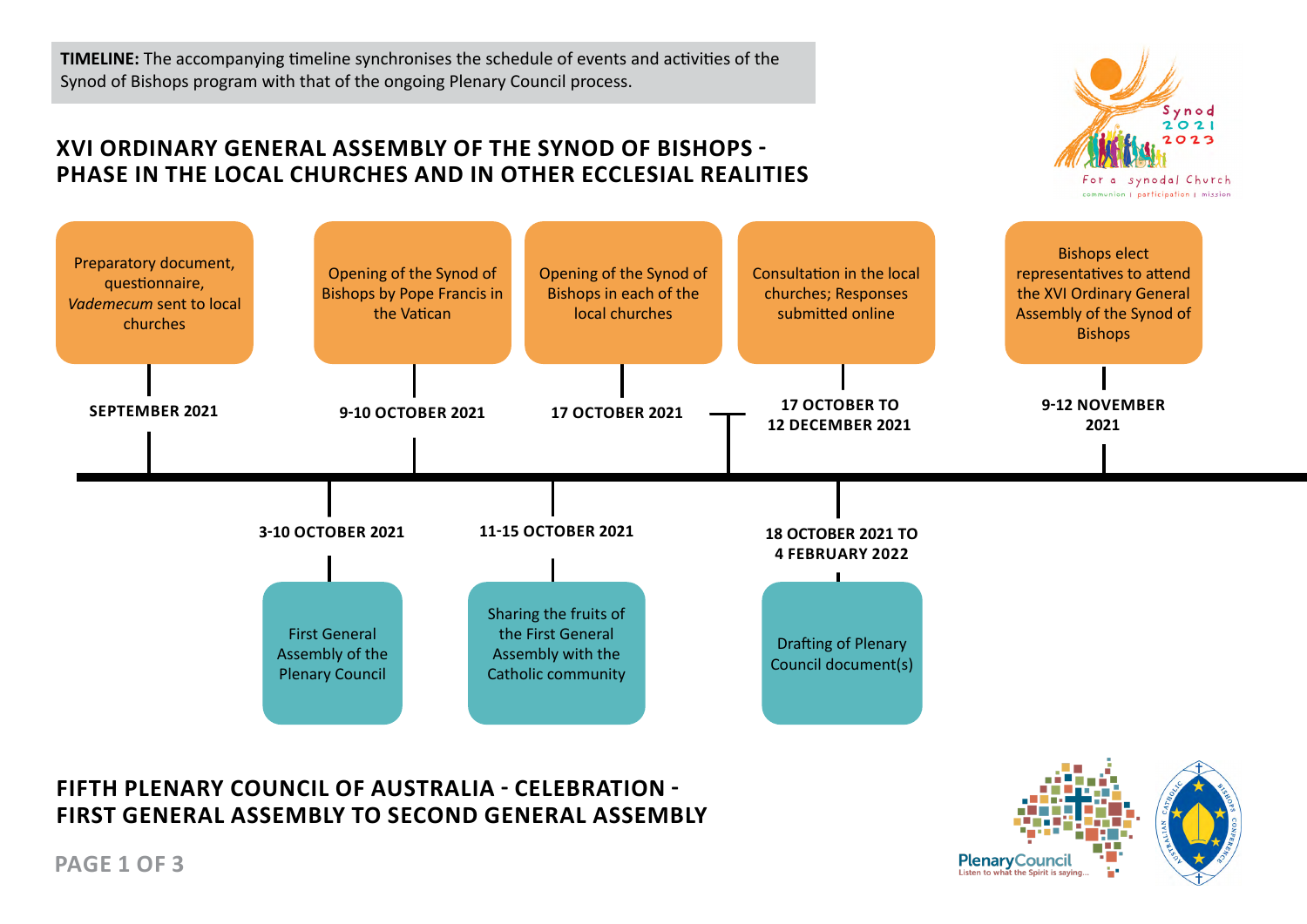

#### **XVI ORDINARY GENERAL ASSEMBLY OF THE SYNOD OF BISHOPS - PHASE IN THE LOCAL CHURCHES AND IN OTHER ECCLESIAL REALITIES**



# **FIFTH PLENARY COUNCIL OF AUSTRALIA - CELEBRATION - FIRST GENERAL ASSEMBLY TO SECOND GENERAL ASSEMBLY**



**PAGE 2 OF 3**